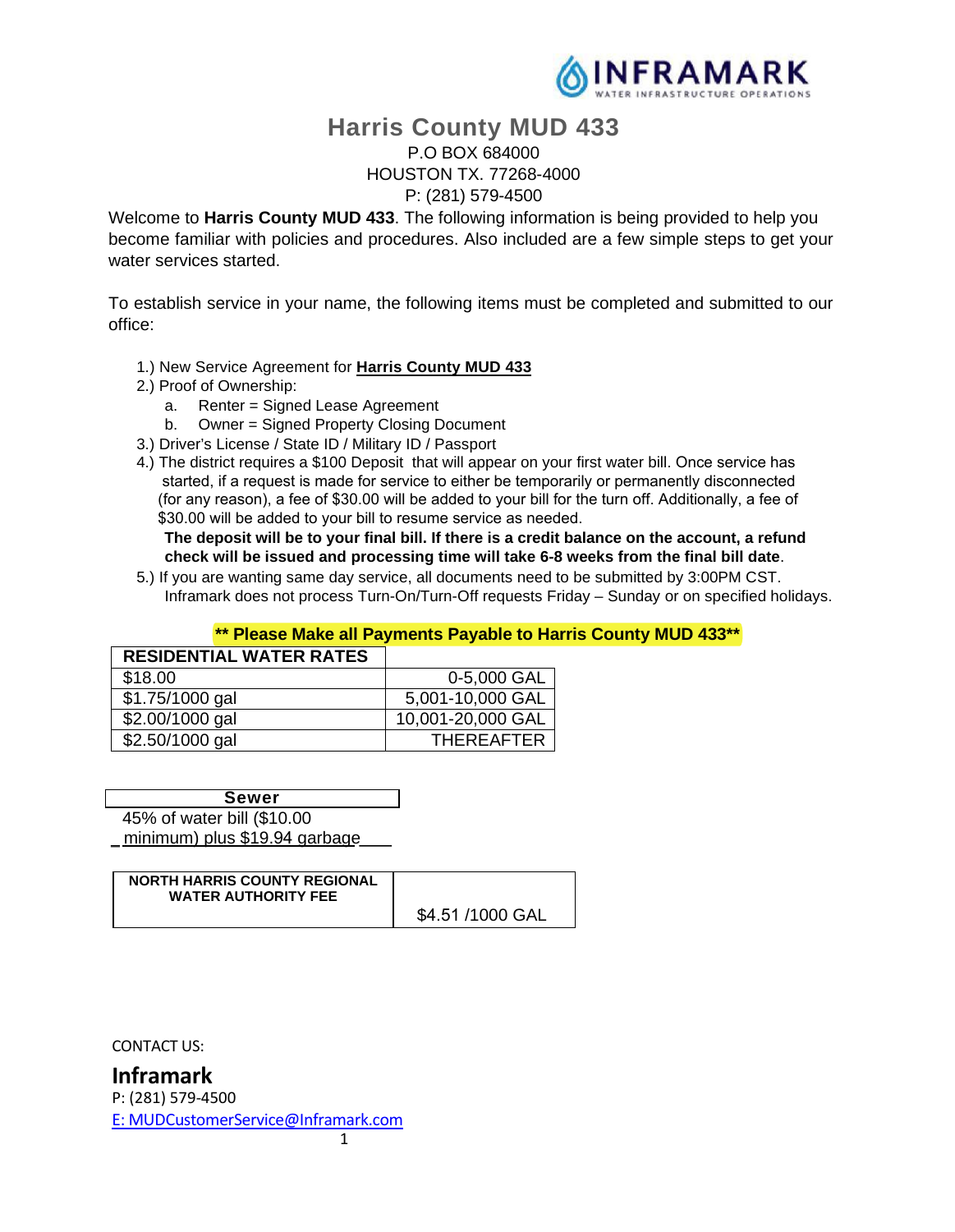

### **Garbage Service:**

Garbage Service is provided by **Harris County MUD 433,** but if you have any questions regarding bins or pick up days please contact your garbage provider directly.

- **Company: Best Trash**
- **P: (281) 313-2378**

**A 10% penalty will be assessed if payment is received after the due date. This amount is shown in the "AFTER DUE DATE" section on your bill.** 

#### **Delinquent:**

If your account becomes past due at the time current bills are generated, a termination notice **(\$15.00 letter fee)** will be sent to your address. Should full payment not be received as directed on the letter, your service will be disconnected. Should service be disconnected, a **\$60.00 disconnection/reconnection fee and \$50 disconnection deposit (each time)** will be added to your account. Full balance of your account will be required to restore service, payable by cashier's check or money order only. If reconnecting due to non-pay cut off time is 4 PM CST.

*NOTE: Once an account is turned off due to a non-payment: Payments made online, by QR reader, over-the-phone, or mailed, are not acceptable forms of payment to restore services.*

**Payment Options Note: If a check payment is returned by your bank unpaid (for any reason) a \$25.00 fee will be added to your bill.**

- **Online**
	- o Payment Method:
		- Credit/Debit Card, convenience fee 3% of payment amount
		- **Electronic Check, convenience fee of \$1.00**
	- o www.paymyinframarkbill.com

#### **QR Readers "InstaPay"**

- Payment Method: Credit/Debit Card, convenience fee 3% of payment amount
- o Electronic Check, convenience fee of \$1.00

#### **Over-the-Phone**

- o Payment Method: Credit/Debit Card, convenience fee 3% of payment amount
- o Payment Method: Check, \$1.00 flat fee
- o English: Select Option "1"
- o Spanish: Select Option "2"

CONTACT US: